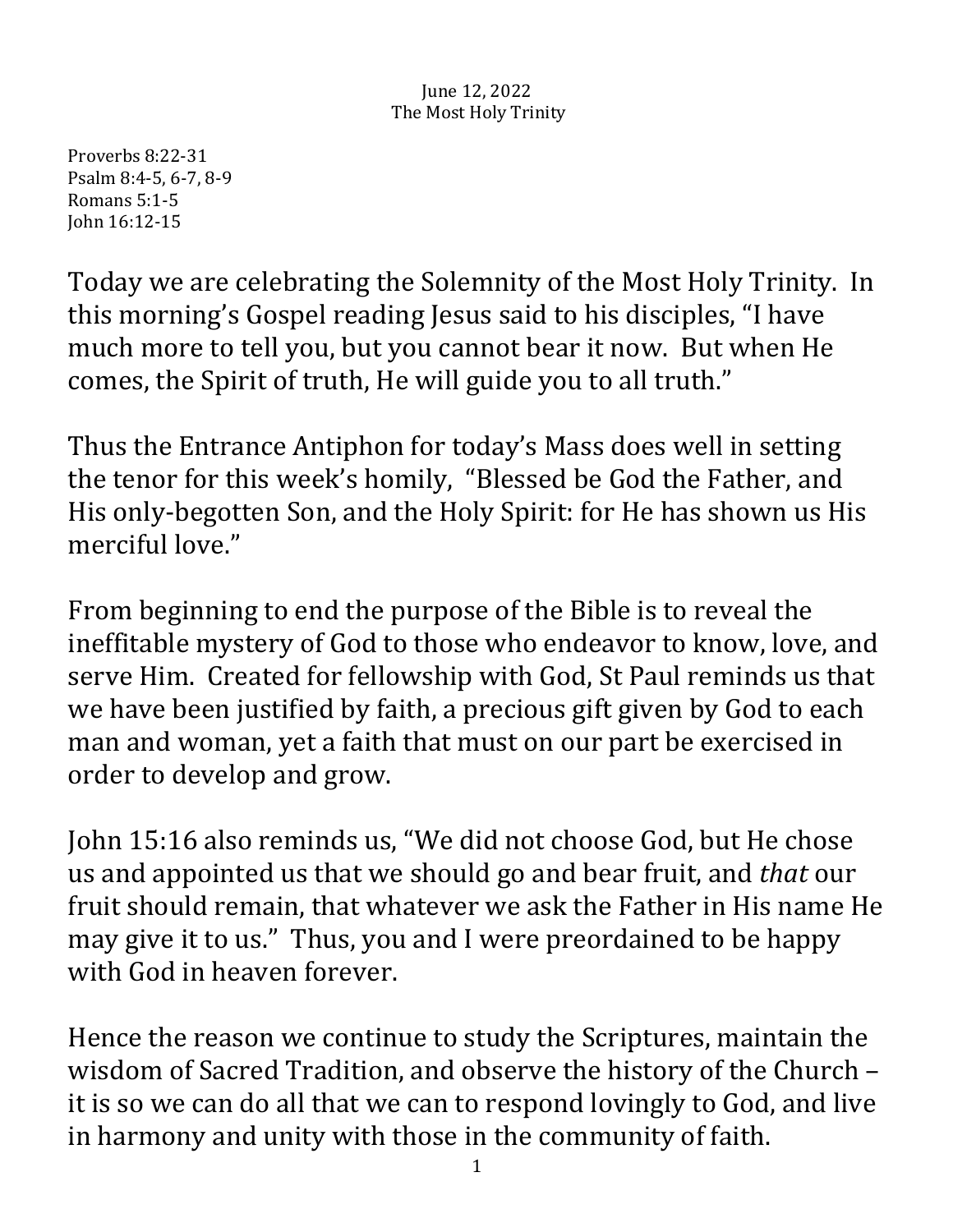As a rule, the designated Scripture readings on any given Solemnity or feast day help to explain the meaning of that holy day. For example the Scripture readings associated with the birth of Christ help us to better understand the reasons for the Incarnation and the Nativity of the Son of God.

The Scripture readings about the baptism of Jesus help us to better understand the Sacrament of Baptism and the forgiveness of sin. However, in today's context the opposite is true. The Solemnity of the Most Holy Trinity actually helps us to better understand the Scripture as it reveals the mystery of the Triune God.

When asked to explain the nature of the Most Holy Trinity, most people find themselves at a loss for words. We pray, sing, and teach about the Blessed Trinity, yet we find it impossible to intellectually explain the essence of the Holy Three in One. However, think about it, how could we ever expect to completely comprehend or grasp the awesomeness of such a mystery. Hence many have commented that it is much easier to describe the Trinity in terms of who the Trinity is not - than try to explain the unexplainable Cloud of Unknowing.

Nevertheless, as orthodox Old Catholic Christians, we purpose to continue worshipping the Father, the Son and the Holy Spirit, confessing as true that all three persons are one and the same God. Hence the historical Church believes and teaches that the Trinity is three divine persons who share in one essence. Furthermore, there never was a time when any one person of the Trinity did not exist. In other words, all three persons are consubstantial with each other, they are of one essence, and they are coeternal.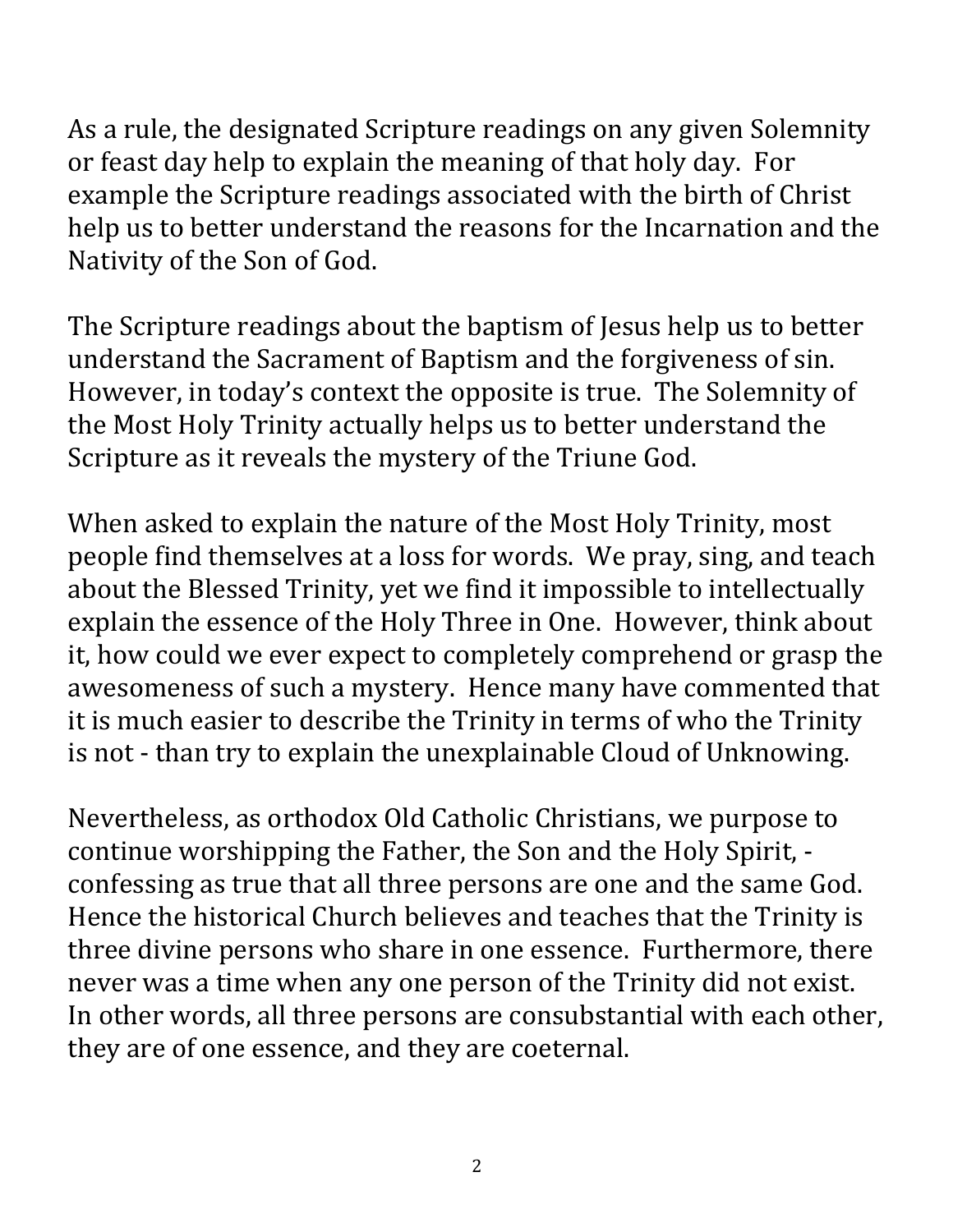Though difficult to understand - the above theological description regarding the Trinity is a great starting point in apologetics and/or for evangelization because it undermines all other heresies and cultish claims to authenticity. For the most part, to be defined as classically Christian - means to wholly embrace the Nicene Creed, which as you already know acknowledges the existence of the Most Holy Trinity as Father, Son, and Holy Spirit.

For the record, it is important to note that the word Trinity cannot be found in the Bible; and as far as that goes neither can you find the word rapture, Eucharist, sacrament, or the phrase, "accept Jesus into your heart." As a side note, neither is the word photosynthesis found in the Bible, but somehow plants continue to grow in the sunlight without a biblical explanation that precisely identifies the scientific theory or laws associated with how plants derive energy from the sun.

The point here is that just because the word Trinity is not actually found in the Bible doesn't mean that God is not revealed in trinitarian terms. Unfortunately there are some religious groups whose tenants deny even the notion of a trinitarian God.

Their refusal to believe in a Trinitarian God often stems from either a scientific skepticism or a hyper *sola scriptura* or "scripture only" mind set, where if the word or term is not clearly spelled out in the sacred text then acceptance of oral tradition, historical precedence, or any metaphor or analogy is either discouraged and/or prohibited. 

We mentioned earlier that mystery plays an important role in our worship. Knowing that any theological explanations of the Trinity was inadequate, the Early Church Fathers as early as the  $2<sup>nd</sup>$  century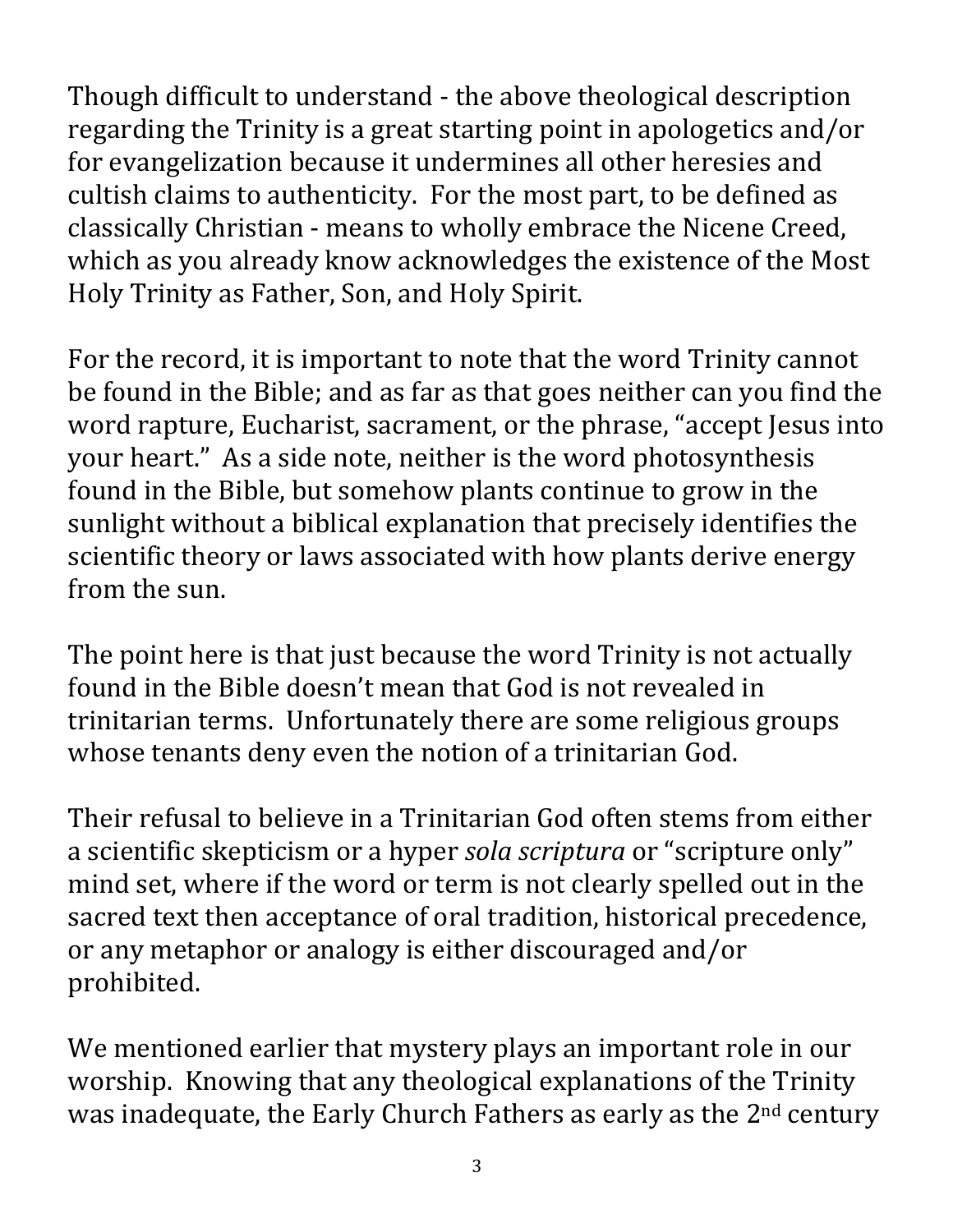were led to use artistic forms as a way to illustrate the mystery of the Trinity – especially when worded explanations were inadequate and/or not plausible.

Early Christian artwork can readily be found in the catacombs. For example, contrary to some rigid beliefs about baptismal immersion, early drawings of the Baptism of Jesus show Jesus standing in water and John the Baptist pouring water from a shell over His head.

According to Church history and tradition, the use of simple icons dates back to St. Luke who allegedly wrote an icon of the Virgin Mary. Another example to consider is *The Image of the Savior Not Made by Hand*. Tradition has it that this icon was inspired by a face towel bearing the facial image of Jesus that was used to heal a man who could not come to Him.

So then back to the Most Holy Trinity, we need to ask, did God actually reveal himself in the Scriptures as three separate and divine persons who share in one essence, and if so how are we to respond to such a mystery?

We begin by turning first to the Bible. What *can* we glean from the Bible concerning the Trinity? Time prohibits a review of all the trinitarian passages; however I would like to once again bring up one Old Testament passage from the Book of Genesis. It is the account of the Lord visiting Abraham and his wife Sara under the oak trees of Mamre. 

The *Lord* [emphasis mine] appeared to Abraham by the oak of Mamre, as he sat in the entrance of his tent, while the day was growing hot. Looking up, he saw three men standing near him. When he saw them, he ran from the entrance of the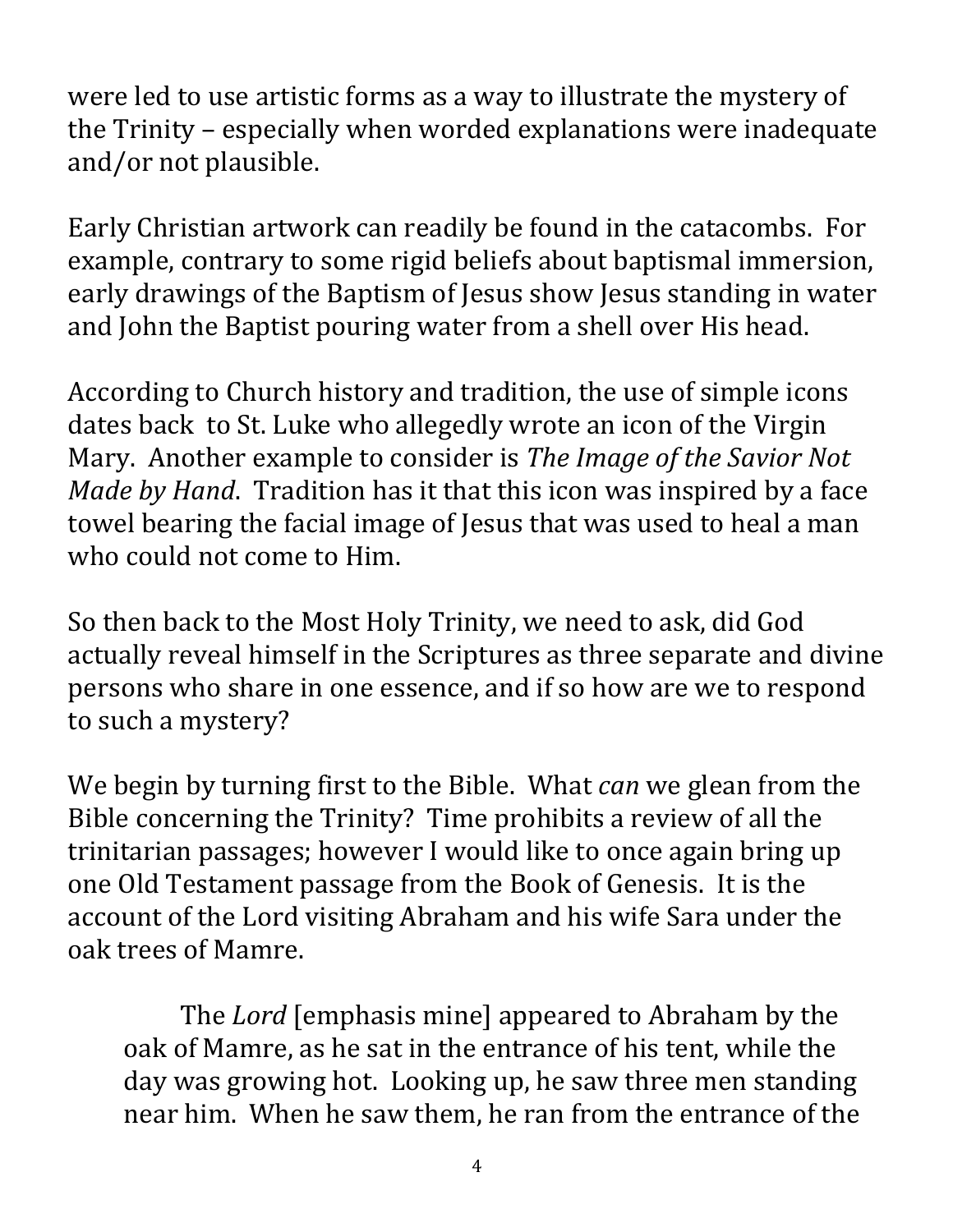tent to greet them; and bowing to the ground, he said: "Sir, if it please you, do not go on past your servant. Let some water be brought, that you may bathe your feet, and then rest under the tree (Gen 18:1-4).

Many biblical scholars believe this passage is the first in the Bible, other than the creation account in Genesis, "let *us* create man in our own image" to illustrate the Trinity. Here we might consider the popular notion that a picture is worth a thousand words.

Somewhere between 1408 and 1425, Andrei Rublev, a Russian iconographer wrote the now famous icon of the Trinity. It is interesting that in Russian iconography the Father is rarely depicted in art form because God cannot be known, and to do so could be considered by some as idolatry. However, The Second council of Nicea in AD 787 confirmed or restored the notion that the depiction of Christ was allowed in iconic art form because He became man; the situation regarding the Father was less clear.

Thus, the usual Orthodox Christian representation of the Trinity is best illustrated in the "Old Testament Trinity" where in the sacred text the three angels visiting Abraham were identified to be "the Lord."

Needless to say and mentioned earlier, we know that much of what we understand concerning the Bible comes to us in the form of mystery. Mystery is unexplainable. Mystery cannot be accurately described or precisely measured hence the usage of Icons and material elements such as fire, water, incense, bread and wine and oil. Needless to say intuition and faith and revelation and wisdom have a major role in discerning the hidden essence of mystery.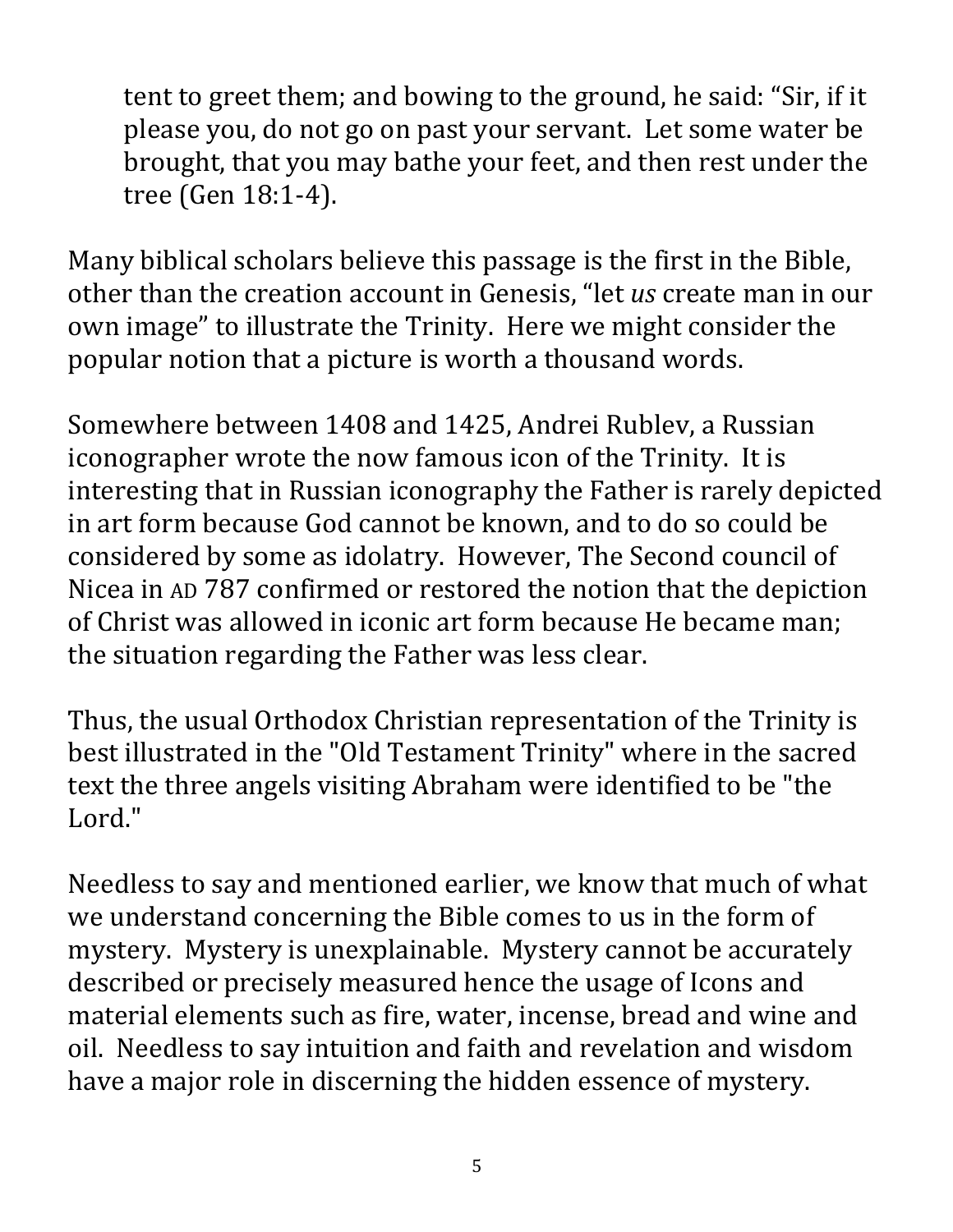For example, lets consider today's OT reading. The author introduces us to a mysterious being known as Lady Wisdom. Who is this allusive woman? Proverbs 7:4 gives us a clue, "Say to Wisdom, 'You are my sister!' Call Understanding, 'Friend!'" Proverbs 9:1 records, Wisdom has built *her* house" (emphasis mine).

Interestingly, her monologue in chapter 8 represents her longest discourse in the Book of Proverbs. Yet for all we read about her, we still know very little about who she is. Is she a Jewish metaphor, an analogy, the subject of a fable, or just a feminine figure of speech? In the final analysis, nothing less than an absolute mystery can define her being.

Going back to the idea that from cover to cover Scripture slowly reveals the personhood of God, I am intrigued by the possibility that in the OT Scriptures, Lady Wisdom, known as *hokhmah* in Hebrew and *Sophia* in the Greek; and by the way, both names are feminine names, might actually be one way God the Father chose to gradually reveal the mystery and the ministry of the Holy Spirit.

Here some western theologians have a problem with God being depicted in feminine terms, but apparently not so with God, even though He chose to reveal himself with the masculine noun Father and pronoun He, nevertheless He imbues all the true feminine characteristics known to both women and men; after all we are made in the image of God, male and female He created them.

Back to the text concerning Lady Wisdom, she reports, "When the Lord established the heavens I was there  $\ldots$  then was I beside him as his craftsman." In other words, even from the very beginning of the early creation Wisdom was there.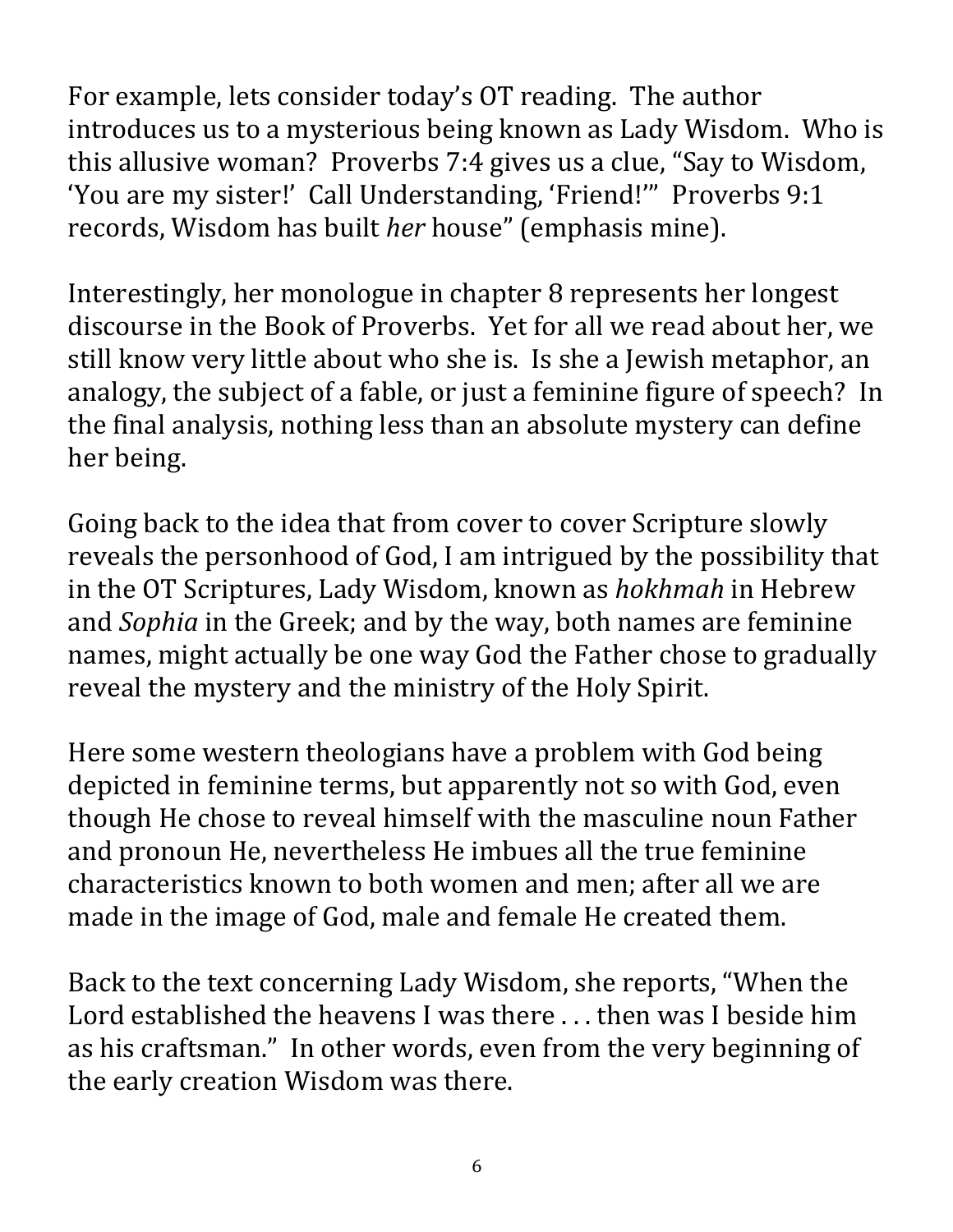Jesus said to His disciples, "I have much to tell you, but you can not bear it now. I don't know about you but I feel certain that there is a whole lot more that I don't know about the ways of God than I do know. Thus, we really do need supernatural guidance and wisdom. Thankfully Jesus said that the Holy Spirit would guide us to all truth, and with God all things are possible.

Therefore as we allow the Holy Spirit to draw us deeper into Scripture, the mystery of the Sacraments, the contemplation of Icons, and the beauty of the liturgy and prayer let us not fear or shy away from the uncertainty of mystery for what we may want to be evidence that demands a verdict. Again there is a whole lot more about God that we cannot prove than what we can absolutely prove intellectually and/or scientifically.

Far be it from anyone to think that they have all the answers about God, the Bible, or Divine revelation. From such a one stay far away, but instead seek His Presence with divine spirit led wisdom. My sense is that in these matters we can never go wrong by following the advice of St Vincent of Lerins who died in 455 Ad. His now famous Canon is a three-fold test to assess the orthodoxy of an idea, stating that only those things can be considered part of the Catholic deposit of faith which have been believed "everywhere, always, by all."

So, before we close let me offer one last familiar typology regarding the Holy Trinity – the Sacrament of Matrimony. St Paul infamously stated, "For this reason a man shall leave his father and mother and be joined to his wife and the two shall become one flesh. This is a great mystery, but I speak concerning Christ and the church. Nevertheless, let each one of you so love his own wife as himself,